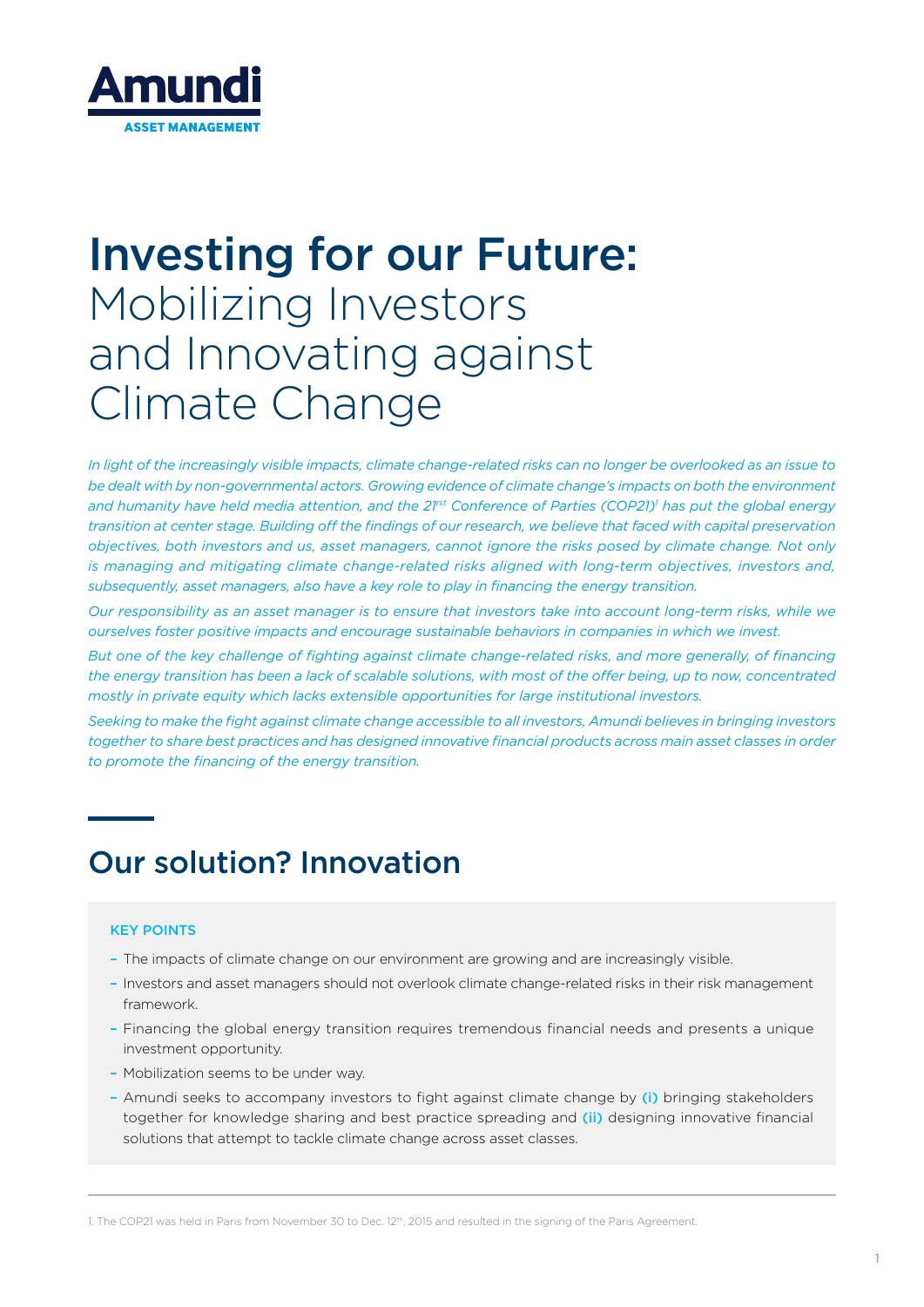# Table of Contents

| <b>1.</b> Understanding the risks                                          | 4 |
|----------------------------------------------------------------------------|---|
| <b>2.</b> A unique investment opportunity                                  | 5 |
| 3. Our answer? Mobilizing stakeholders to innovate against climate change  | 6 |
| 4. Amundi - Value creation goes beyond performance                         | ε |
| <b>5.</b> Engagement & voting policy, an effective lever of ESG strategies | g |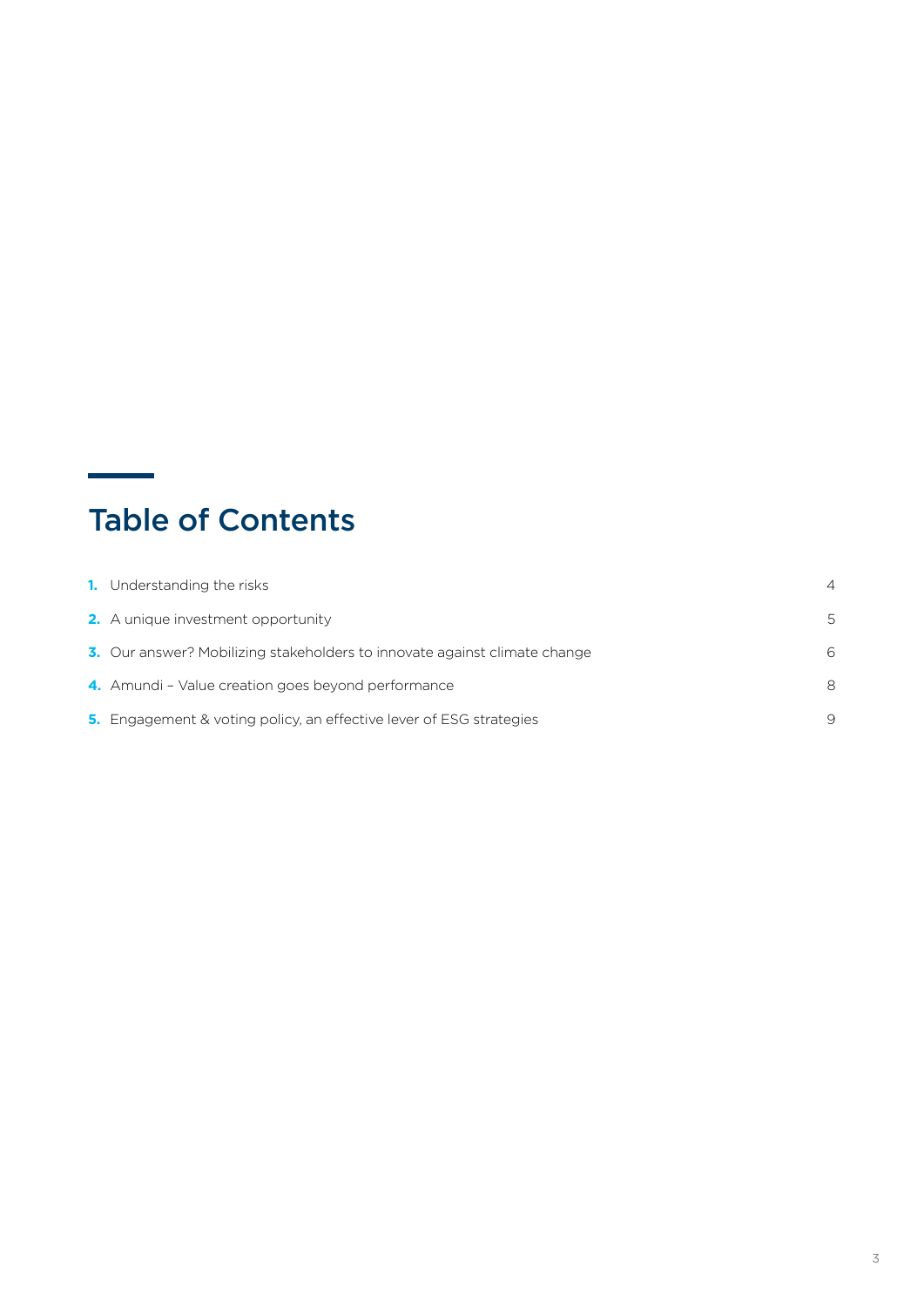### Understanding the risks

The impacts of climate change constitute a risk for asset owners and asset managers, and the financial community at large. Mark Carney, Governor of the Central Bank of England, has been one of the first prominent financial actor to highlight the risks posed by climate change, and to expose what he calls the "tragedy of the horizon"<sup>2</sup> namely, the fact that climate risks are long-term risks which short-sighted markets fail to price because there are no incentives to fix it from current financial actors driven by short-term indicators.

This externality, in turn, exposes financial actors to three risks to financial stability:

- First, there are liability risks3, namely, the risk that climate change's direct victims seek compensation from those polluting.
- Second, physical risks4 arising from damages to physical assets resulting from both climate change and extreme weather events such as floods and storms.
- And last but not least, transition risks5, the risk that highly valued commodities (such as fossil fuels) might undergo rapid devaluation resulting from for example, technological or regulatory changes. The risk of stranded asset is an example of transition risk.

#### STRANDED ASSETS

The international commitment taken at the COP21 has had the direct consequence of leading to an international effort to limit greenhouse gas emissions. This implies that it is likely that the highly carbonated activities or that the exploitation of highly carbonated assets such as fossil fuels could become limited. With the carbon reserves of the planet being greater than the carbon budget of the planet to follow the 2°C scenario, some assets could become stranded.

Take fossil fuel companies, for example. Today valued partly considering their "reserves", they are likely to see these reserves un-exploitable as a result of efforts to limit global greenhouse gas emissions: these assets become "stranded". In turn, stranded assets are likely to have direct consequences on the company's value.

Therefore, divestment strategies from fossil fuel or other highly carbonated activities are not only aligned with a 2°C global objective, they also favor sound financial investments.

2. 3. 4. 5. Mark Carney, "Breaking the tragedy of the horizon – climate change and financial stability", speech at Lloyd's of London on September 29, 2015, accessible at: http://www.bankofengland.co.uk/publications/Pages/speeches/2015/844.aspx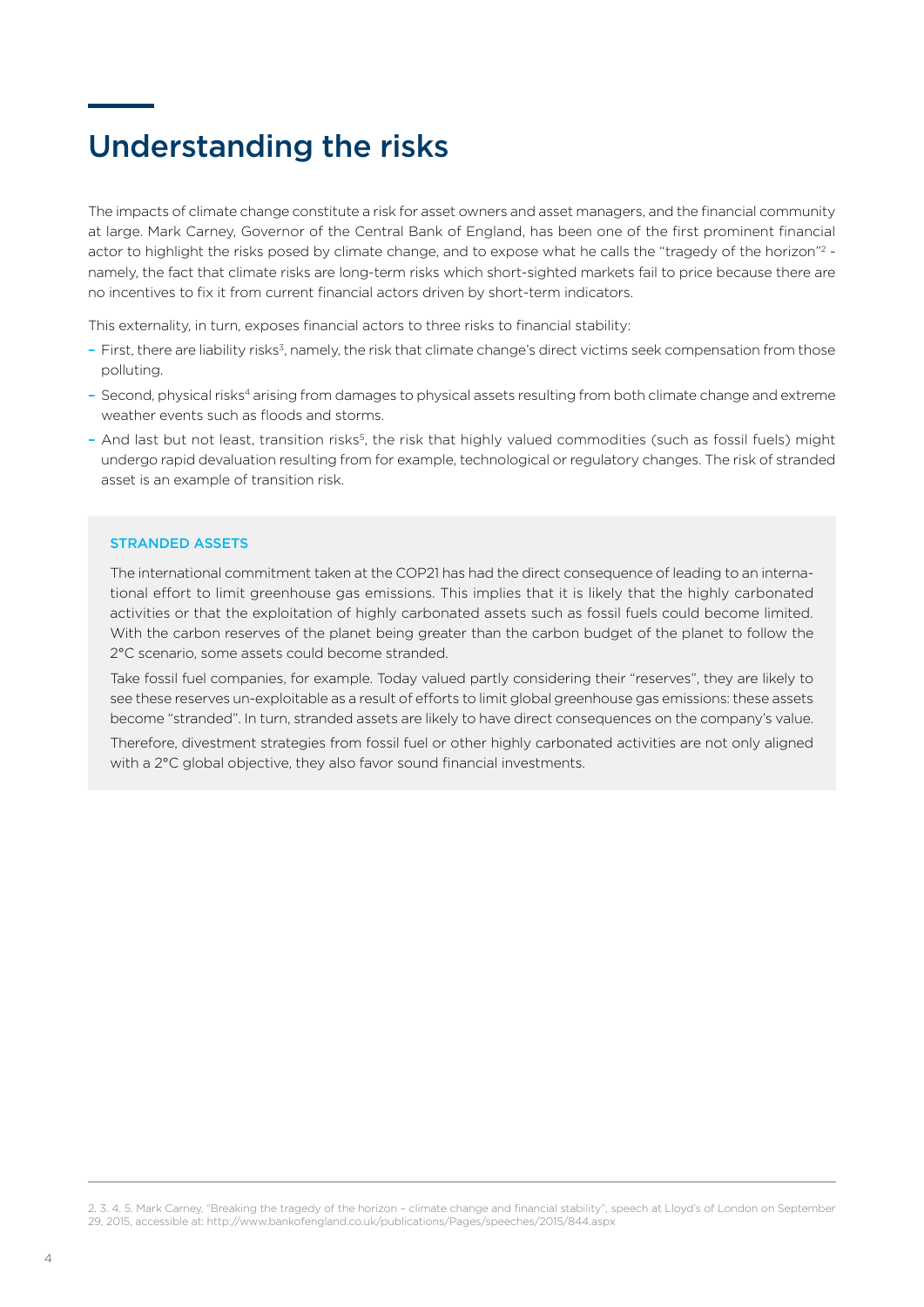# A unique investment opportunity

With the impacts of climate change on our environment being increasingly visible and affecting communities around the world, thereby drawing growing media attention, the fight against climate change has come into the spotlight as an issue to be dealt with at international summits.

The December 2015 COP21 Paris Agreement has been a game-changer: not only was it the most ambitious climate change agreement to have been reached so far - with the commitment of 195 countries<sup>6</sup> to maintain global warming to "well below 2°C" above pre-industrial levels – the collaborative Agreement has also become a significant driver of success.

Governments across the globe have translated their commitments into national intended contributions to reduce global greenhouse gas emissions aiming to ensure a global energy transition, with real consequences for institutional investors. Policymakers have taken a unique leadership in institutionalizing the fight against climate change by setting frameworks that encourage capital market mobilization.

#### BEST PRACTICE CASE STUDY

#### Article 173 of the August 17, 2015 Law on the Energy Transition for Green Growth in France<sup>7</sup>

Globally, the Energy Transition for Green Growth Law of August 17, 2015 is the first to set a unique disclosure framework that makes it mandatory for institutional investors to include a detailed assessment of climate considerations, and more generally to publish how they take environmental, social and governance (ESG) criteria into account in their investment strategies. It's Article 173 takes it further and constitutes a key innovation for the integration of climate considerations into the decision making process of financial institutions by rendering it mandatory for French institutional investors to disclose how they integrate climate risks considerations into their investment decisions and more generally, how they contribute to the energy transition.

It is nevertheless the prescribed approach that constitutes the most innovative feature and enables this initiative to distinguish itself from others. Not only does the "comply or explain" approach provide some leeway to investors, thereby favoring a pertinent integration of these criteria through an adaptable framework, it also enables investors to progressively build up their internal climate-related assessment capabilities.

In parallel, a number of new entities have been created and are working to standardize reporting frameworks. The Task Force on Climate-related Disclosures (TCFD), established by the Financial Stability Board in December 2015, for instance, provides a number of key recommendations on climate-related financial disclosures applicable to organizations and industries. With tremendous financing needs, the energy transition will require a global mobilization of the financial community in order to effectively meet the Sustainable Development Goals, and the 2°C Paris objective. Meeting the Sustainable Development Goals should require US\$90trillion<sup>8</sup> of investments in the next fifteen years, among which \$53trillion<sup>9</sup> would be required in energy supply and energy efficiency alone by 2035 to keep the global temperature rise below 2°C as set out in the Paris Agreement.

Despite substantial needs, investing for climate has not been as straightforward as it could have seemed. So far, existing solutions had born a number of issues that had made it difficult to mainstream climate products. In equities, solutions had lacked scalability and transparency, rule-based methodologies. In fixed income, the fear was that "green" would mean lower return for investors. In infrastructure, the inherently different characteristics and local market specificities made it a difficult market to penetrate, with a long learning curve. We tackle these challenges through simple and scalable solutions that do not hinder performance expectations across main asset classes.

<sup>6.</sup> According to the United Nations Framework Convention on Climate Chang, with 169 parties that have ratified the Paris Agreement, as of 30 October 2017. Status of Ratification accessible at: http://unfccc.int/paris\_agreement/items/9444.php

<sup>7.</sup> Loi n°2015-992 du 17 août 2015 relative à la transition énergétique pour la croissance verte, accessible at: https://www.legifrance.gouv.fr/ affichTexte.do?cidTexte=JORFTEXT000031044385

<sup>8.</sup> Source: The New Climate Economy, "The Sustainable Infrastructure Imperative", The New Climate Economy website as of Nov. 21, 2017, accessible at: http://newclimateeconomy.report/2016/

<sup>9.</sup> Source: International Energy Agency (IEA), "World Energy Investment Outlook – Special Report" (2014).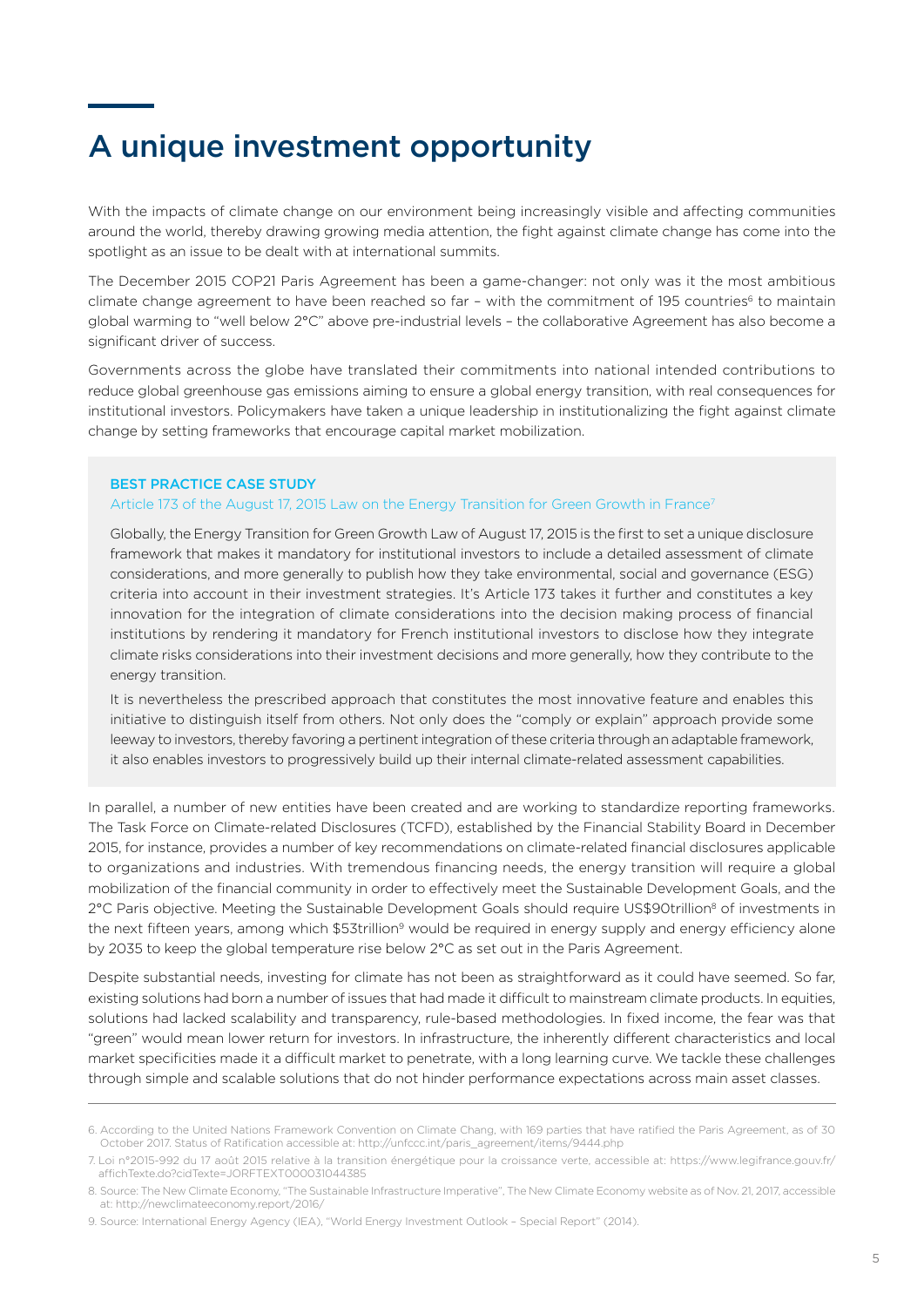

### Our answer?

# Mobilizing stakeholders to innovate against climate change

We seek to accompany investors to fight against climate change by (i) bringing stakeholders together in key coalitions that aim to participate to knowledge sharing in order to spread best practices, and (ii) by fostering financial innovations across main asset classes.

- **i.** Bringing stakeholders together in the Portfolio Decarbonization Coalition: In 2014, Amundi co-founded the Portfolio Decarbonization Coalition, a coalition of now 27 investors representing over \$3.2trillion in assets that have committed to align over \$600bn of their portfolios with a low carbon economy<sup>10</sup>, and that was a key representative of the business and finance community at the COP21.
- **ii.** Fostering financial innovation across asset classes: We see two key motivations for climate investments: (i) to manage and mitigate climate change-related risk exposure and/or to (ii) finance the energy transition with real impact on the economy. Amundi has innovated across the three main asset classes in order to answer these needs and support investors in their fight against climate change. Our challenge? Providing scalable solutions across main asset classes in order to help mainstream green finance.

#### **a. Equity:**

- **i. Low carbon Strategy** Amundi, alongside Swedish National Pension Fund AP4, Fonds de Réserve pour les Retraites (FRR) and MSCI co-developed low-carbon indices, with subsequent launch of indexed and ETF investment solutions. The development of a transparent methodology was born from the will to manage and mitigate investors' carbon risk exposure. Today, we offer comprehensive investment solutions, from the decarbonization of existing portfolios to the replication of standard or fully customized low-carbon indices.
- **ii. Green Technology Equity Socially Responsible (SRI) Strategy** Besides these innovative solutions, Amundi offers its clients with an Equity SRI strategy focused on key environmental aspects. This strategy is invested in shares of European companies that derive a minimum of 20% of their revenue from the development of green technologies. It also excludes companies that produce fossil fuels and nuclear energy and benefits from our in-house Environmental, Social and Governance (ESG) analysis.

#### $\overleftrightarrow{\text{C}}$  Expert Talk - Laurent Trottier, Global Head of ETF, Indexing & Smart Beta Management, Amundi

*"Our low-carbon strategies aim to answer the need for investors to manage and mitigate their long-term carbon risk exposure in their portfolios without impacting returns in the short-term by generating a (somewhat) free option on a mispriced asset. The transparent and rule-based methodology that we developed has been picked up around the globe, and has become a reference for low-carbon investment."*

#### **b. Fixed income:**

The rise of green bonds has been substantial in the past few years<sup>11</sup>, and we believe in their ability to channel private capital flows into energy transition projects beneficial for the real economy. As such, we have designed three green bond strategies to finance the energy transition.

- **i.** The first with the specific purpose of financing the energy transition through green bonds, key energy transition players and key sector leaders.
- **ii.** The second one in order to enable investors to measure the positive impact of their investments on the environment in tons of CO<sub>2</sub> avoided per million invested.

10. Source: Portfolio Decarbonization Website, as of Nov. 22, 2017; accessible at: http://unepfi.org/pdc/

<sup>11.</sup> Market for labelled green bonds has grown from a few billing in 2013 to over \$200bn in 2017, Climate bonds Initiative, "Bonds and Climate Change – The State of the Market 2017", as of September 2017.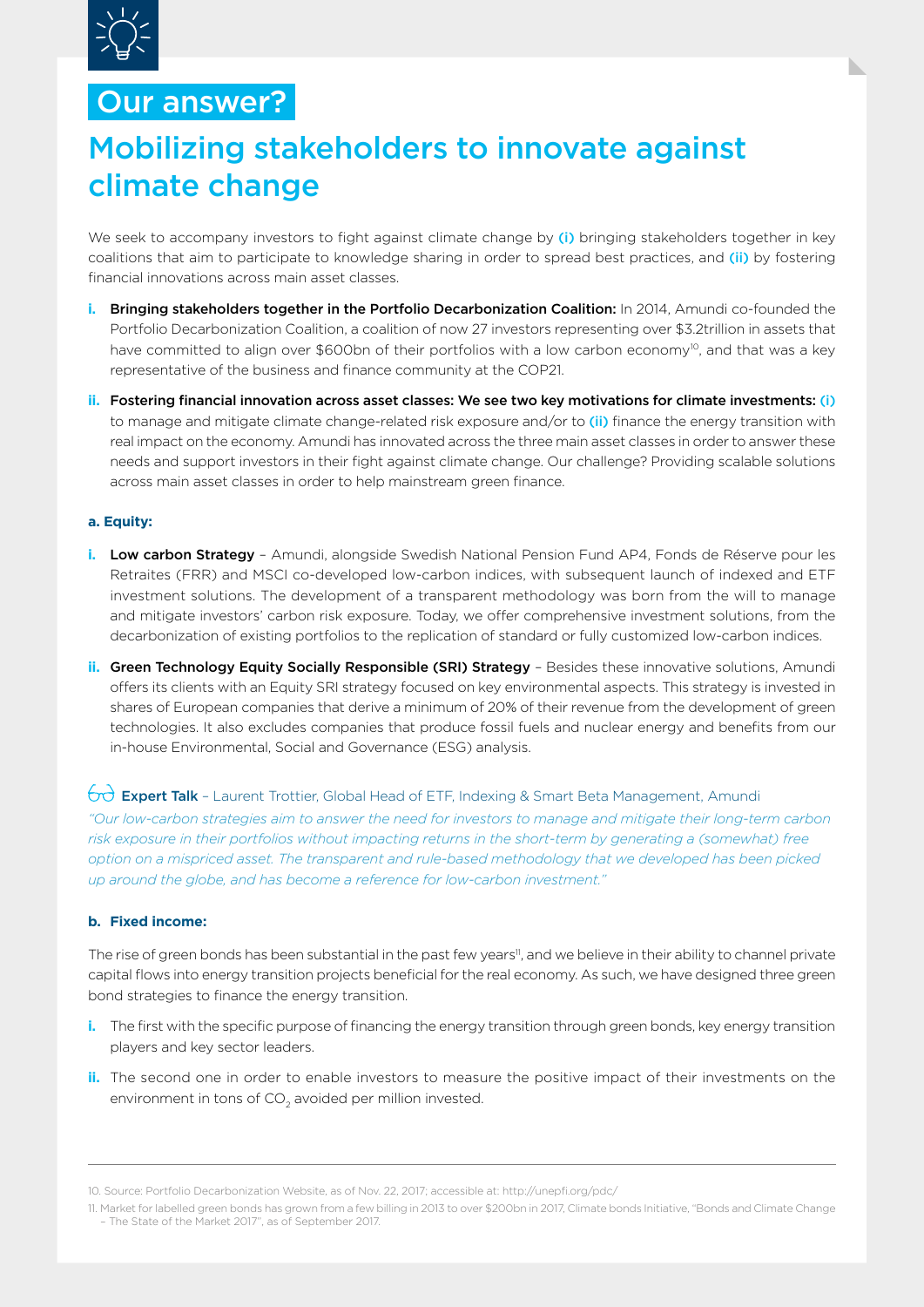**iii.** Amundi has been selected by the International Finance Corporation (IFC) to launch a green bond strategy solely focused on emerging markets.

#### AN INNOVATIVE PUBLIC PRIVATE PARTNERSHIP TO SUPPORT THE DEVELOPMENT OF GREEN BONDS IN EMERGING MARKETS

In 2017, Amundi was selected by a key actor for private sector development in emerging markets, namely, International Finance Corporation (IFC), as its unique strategic partner in an innovative initiative that will seek to facilitate the financing of the green transition through the development of the green bond market in developing countries.

This project has been designed to simultaneously stimulate demand (through the strategy managed by Amundi) and supply (through an international investment support program led by IFC) of green bonds by implementing a dual, one of a kind, approach that aims to "complete the circuit" and foster the development of climate finance in developing countries.

Based on the belief that institutional investors –searching for yields– have both the capacity and appetite to deploy significant amounts of capital in emerging countries, the Amundi-IFC partnership offers investors an opportunity to invest at scale, with exposure to emerging markets yields, and a positive impact on the energy transition in emerging countries.

This programme builds an innovative platform that combines deep expertise in asset management (Amundi) and private sector development in emerging markets (IFC) to help emerging countries achieve long-term sustainable growth.

This game-changing project sits at the crossroads between financial expertise and innovation, and has been designed in order to transform aspiration to implementation.

#### $\Box$  **Expert Talk** - Marie-Anne Allier, Head of Euro Fixed Income, Amundi

*"Green bonds have been a key area of development for Amundi in the past few years, with the underlying belief that this market will be key to the effective transition to a low-carbon economy. In the future, as we expect the green bond market to grow and gain momentum, we will leverage our recent election as representative of the Investor community at the Executive Committee of the Green Bond Principles & our ecosystem of green partners in order to promote and spread best practices in the green bond market."*

#### **c. Real and Alternative Assets:**

Amundi has partnered with Electricité de France (EDF) in order to launch a joint-venture, Amundi Transition Energetique, that seeks to finance green physical assets. This innovative partnership combines EDF's expertise as a global electricity provider<sup>12</sup> and largest European renewable electricity producer<sup>13</sup> and Amundi's expertise as largest European asset manager<sup>14</sup> in order to source for our clients the best private deals offering tangible benefits for our society.

#### $\overleftrightarrow{\text{C}}$  **Expert Talk** - Pedro Arias, Global Head of Real and Alternative Assets, Amundi

"*Amundi Transition Energetique is a one-of-its-kind deal that combines the capabilities of two large European firms in order to foster investments into green physical assets. We hope that this unique venture will contribute to Europe's energy transition and will prove the first step to a global transition to a low-carbon economy powered by renewable energies and energy efficient infrastructures."*

12. 13. Source: Électricité de France website as of November 20, 2017.

14. Amundi figures as of September 30, 2017. Source IPE "Top 400 asset managers" published in June 2017 and based on AUM as of December 2016.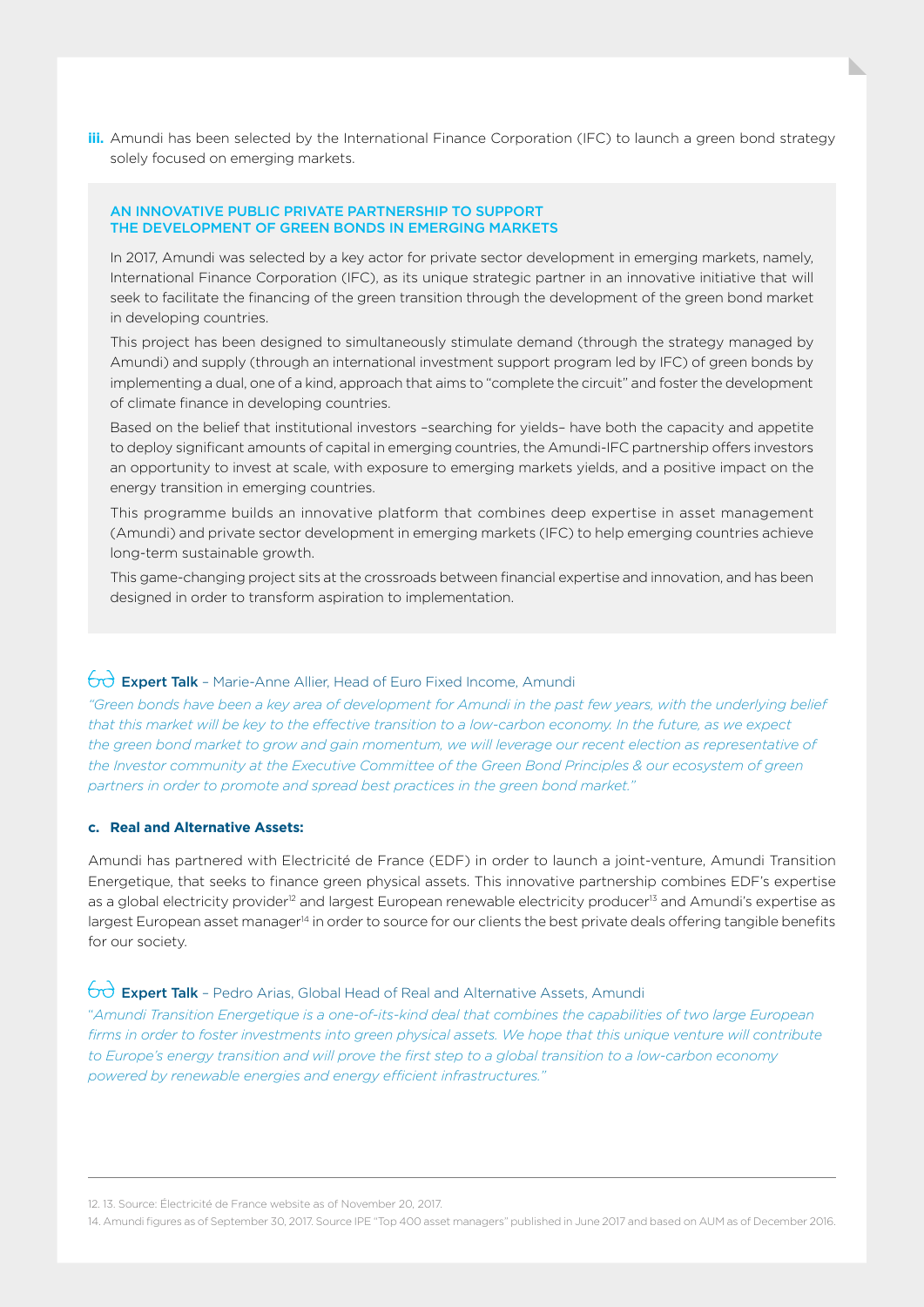# Amundi – Value creation goes beyond performance

Since its creation, Amundi has been a convinced actor committed to responsible investment.

As a long-term partner seeking to enhance value creation in the real economy, Amundi believes that climate change is not an issue to be overlooked. In general, not only do we attempt to provide specific solutions to meet the investment gaps to finance the energy transition, we also thrive to participate to and encourage the debate to ensure that market developments are aligned with our beliefs.

- Most recently, we were elected as there representative for the Investor Community in the Executive Committee of the Green Bonds Principles at International Capital Market Association (ICMA) in June 2017<sup>15</sup>, exemplifying our active engagement as an investor and our commitment to support spreading best practice in the green bond market.
- Meanwhile, we have co-published academic papers on climate change-related risks and the financing of the energy transition.
- Amundi has also organized a series of high-level meetings with key actors in the financial community, on longterm investing and climate change.

Our climate offer is embedded in our belief that value creation goes beyond performance, and in our endeavour to be a driver of environmental progress and change in the long run. We believe that the inclusion of environmental, social and governance (ESG) criteria can contribute to value creation.

As such, Amundi has developed a rigorous Socially Responsible Investment (SRI) methodology that applies to €168bn in SRI management16. Recognized and certified by Association Française de Normalisation (AFNOR), our ESG approach seeks to embed the conviction that a strong sustainable development policy enables issuers to better manage regulatory and reputational risks and also contributes to improving their operational efficiency. Our analysis leads to negative screening of worst rated issuers (G) on 95% of our assets, with the exclusion – among others- of companies whose coal extraction activity exceeds 30% of their turnover or, after a qualitative and prospective analysis, companies producing 100 million tons and more of coal per year.

#### A WELL-STRUCTURED, RIGOROUS ESG ANALYSIS

Amundi's ESG analysis process examines the corporate behavior of issuers in the three fields of Environmental, Social and Governance. Our ESG Rating process includes a quantitative and qualitative analysis and is enriched by a formalized engagement policy. With regard to the environmental dimension, ESG analysts consider companies' ability to control their direct and indirect environmental impact, by limiting their energy consumption, reducing their greenhouse gas emissions, fighting resource depletion and protecting biodiversity. Criteria are weighted according to business sector and regional context. The greater the risk associated with a criterion for a given company or sector, the greater the weight attributed to this criterion. Our ESG Rating process also aims to assess an issuer's contribution to building a positive ecology in the territories in which it operates.

16. Amundi figures as of end December 2017.

<sup>15.</sup> Amundi Asset Management has been a member of the Executive Committee as of June 14, 2017 according to the Green Bond Principles, ICMA website; accessible at: https://www.icmagroup.org/Regulatory-Policy-and-Market-Practice/green-social-and-sustainability-bonds/executivecommittee-and-working-groups/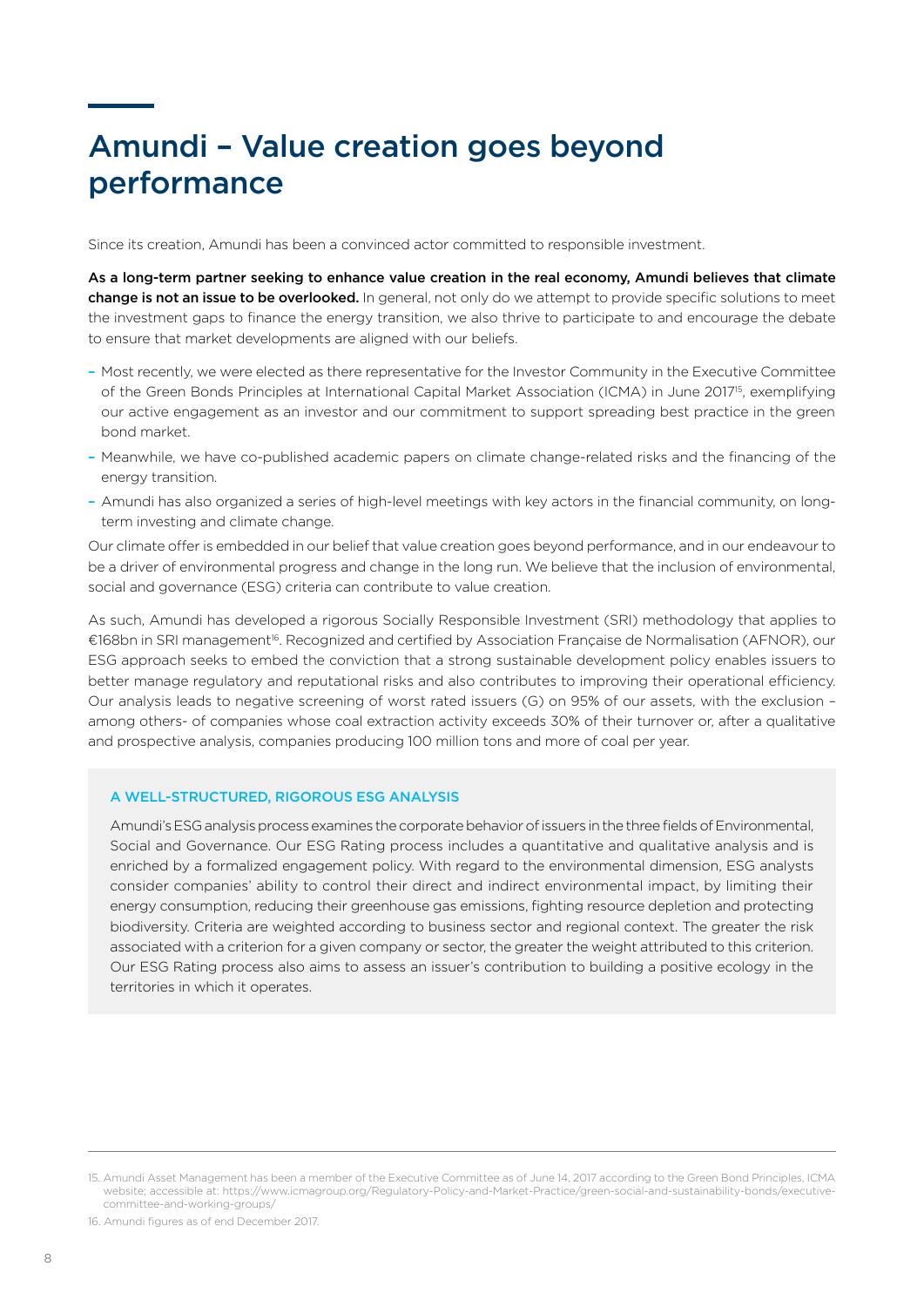# Engagement & voting policy, an effective lever of ESG strategies

With ownership comes responsibility. Because responsible investing does not stop at asset management, Amundi believes in the continuum of sustainable investing all along the investment process, by encouraging an engagement policy and voting policy that are aligned with a sustainable view on investing.

– For Amundi, engagement provides an additional angle to building ESG criteria into our fund management, because we consider that dialogue with companies is fully relevant when it is used to optimize portfolio management and construction, notably when seeking to frame risk.

Amundi's engagement policy focuses on three main aspects: engagement for influence, collecting information for rating purposes, voting at general meetings and pre-meeting dialogue. These aspects are central to Amundi's fiduciary responsibility and role as a responsible investor.

Since 2013, our engagement for influence has been particularly active on 6 themes among which: respect for Human Rights in the mining and petroleum industries; combatting food waste in the agrifood and retail sectors; the environmental impact associated with coal in the Utilities sector.

In addition to these sector reviews, our analysts produce extensive studies on themes linked to major sustainable development issues, for instance: water, unconventional hydrocarbons, endocrine disruptors, palm oil, etc. These studies enable us to adopt positions on controversial activities.

Furthermore, in order to fine-tune companies assessment, the ESG analysts stage meetings with more than 200 companies per year<sup>17</sup>. During 2016, Environmental issues made up almost half of the subjects addressed, focusing on Environmental strategy, Energy consumption, Greenhouse gas emissions, Biodiversity, and Water.

– With regards to voting, we believe that the financial performance of the companies in which we invest can only be sustainable in a long-term vision associating exemplary corporate governance and strong social and environmental responsibility. It is through this framework of analysis that we fully play our role of shareholder and particularly in the exercise of our voting rights.

Amundi systematically votes at the general shareholders' meetings of French companies or of companies in which we holds more than 0.05% of the capital, i.e. more than 2,600 general meetings per year<sup>18</sup>.

Amundi has implemented a formalized dialogue system to inform the companies in which it holds its largest positions of its voting intentions, to initiate a dialogue and contribute to the improvement of their practices. As well as this proactive approach, Amundi is open to all meetings requested by issuers to discuss general meetings or, more generally, governance topics. This second element tends to increase in importance as it enables upstream and more constructive dialogue. In 2016, the Corporate Governance team interacted with 240 issuers, resulting in substantial improvements (justifying a change in our voting intentions) in nearly 50 companies<sup>19</sup>.

Publicly traded since November 2015, Amundi is the largest European Asset Manager<sup>20</sup> in terms of AUM, with €1.426 trillion worldwide21 including €168bn in SRI management22. Amundi offers an extensive range of investment services for a diverse international client base including both institutional and private investors, in France and internationally.

<sup>17. 18.</sup> Amundi figures, Engagement Report 2016.

<sup>19.</sup> Amundi figures, Engagement Report 2016.

<sup>20.</sup> Source: IPE "Top 400 asset managers" published in June 2016 and based on AUM as at December 2016.

<sup>21.</sup> Amundi figures as of September 30, 2017.

<sup>22.</sup> Amundi figures as of end December 2017.